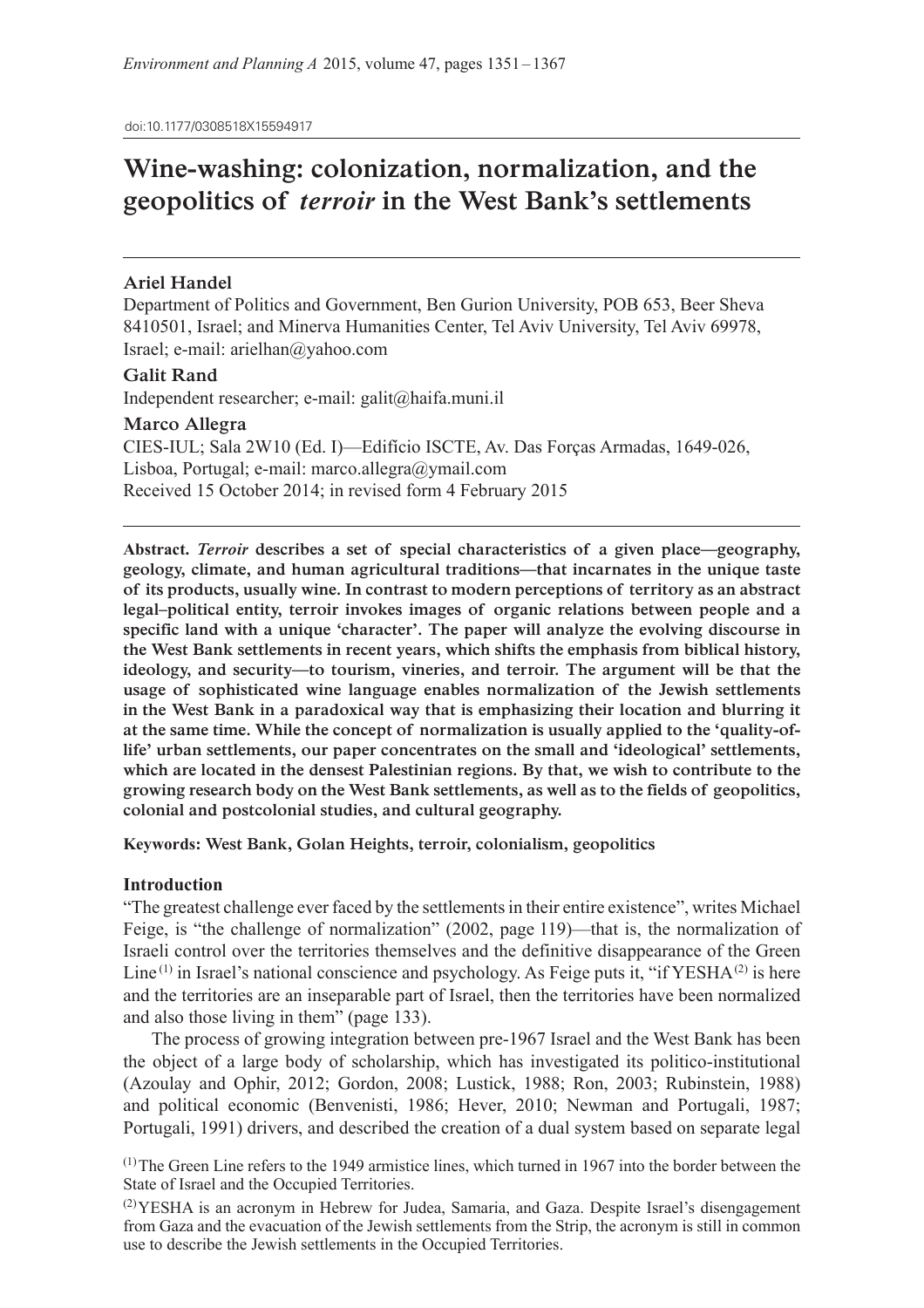(Benvenisti, 1990; Kretzmer 2002; B'tselem, 2002) and physical (B'tselem, 2004; Efrat, 2006; Weizman, 2007; Handel, 2014) infrastructures for the local Jewish and Palestinian population. Many scholars have emphasized the inherent ambiguity of Israeli policies, aimed at blurring the Green Line without erasing it completely (Azoulay and Ophir, 2012). Already in 1988, Meron Benvenisti described these policies as a conscious strategy of "constructive ambiguity":

" Israel is precisely at the point in which it wants to be. The existing situation, amorphous, fluid, and blurry is the best of all possible worlds … a system was invented … simultaneous integration and segregation … in some areas it is possible to focus on annexation and in others it is possible to take refuge behind the excuse of occupation" (1988, page 49).

Indeed, Israel holds the territories in a vague manner, deliberately preserving the tension between inside and outside. Nonetheless, vagueness invites pressure from both sides: a pressure to annex and nullify the difference between inside and outside, vis-à-vis an opposite pressure to disengage and retreat or—at the very least—provide a clear and unequivocal definition of the difference between "here" and "there". It is in this context that Feige's observation should be placed: for the settlers' movement and its supporters the greatest challenge is, in the end, obliterating the Green Line so that the Jewish communities of the West Bank would be perceived as an integral part of Israel.

This paper will examine the manner in which the settlers attempt to deal with the challenge outlined by Feige. It will do so by examining the process of creation of a cultural and symbolic space that stresses taste, enjoyment, and uniqueness, as manifested in the thriving wine industry in the settlements—and its role in the construction of a new image of YESHA that is very far away from the stereotype of messianic fanatics who live in caravans on wind-swept hill tops.

#### **'Normal' versus 'abnormal' settlements**

The process of integration and separation between Israel and the territories occupied during the 1967 War is certainly a prominent theme in the discourse on Israeli–Palestinian relations, including the academic discourse. Against this background, it is somehow paradoxical that the issue of Jewish settlements—admittedly, one of the main drivers of this process—has been relatively overlooked. Of course, scholars working on Israel/Palestine have not been blind to the expansion and the controversial status of Jewish communities in the West Bank and Gaza; most of the contributions, however, have considered the proliferation of settlements in the light of the broader context of the Israeli–Palestinian conflict—for example, their role in the developing 'geography of occupation' (Efrat, 2006; Gordon, 2008; Handel, 2014; Weizman, 2007); in relation to the dynamics of Israel's state building and democracy (Peled and Shafir, 2002; Shenhav, 2012; Yiftachel, 2006); in the context of Israeli–Palestinian negotiations (Masalha, 2000; Falah and Newman, 1995; Reuveny, 2003). On the other hand, most of the contributions addressing Israel's settlement policy as a topic in its own right have so far delved into the political culture and organization of the settlers' movement (Aran, 1987; 1991; Aran and Feige, 1987; Feige, 2002; 2009; Isaac, 1976; Lustick, 1988; Newman, 1985; 2005; Newman and Hermann, 1992) and its relationship with Israel's political establishment (Eldar and Zertal, 2007; Gorenberg, 2006). Overall, this literature focuses overwhelmingly on the identity and/or the agency of the so-called 'national–religious' settlers—epitomized by the Gush Emunim and its heirs—vis-à-vis mainstream Israeli/Zionist/Jewish political culture and institutions (see, for example, Dalsheim and Harel, 2009).

Despite a promising start in the 1980s (E Benvenisti, 1990; M Benvenisti, 1984; 1986; 1987; Benvenisti and Khayat, 1988; Dehter, 1987; Hochstein, 1983; Newman and Portugali, 1987; Portugali, 1991; Reichman, 1986), the literature on Jewish settlements published in the last two decades is marked by a lack of appreciation for the way in which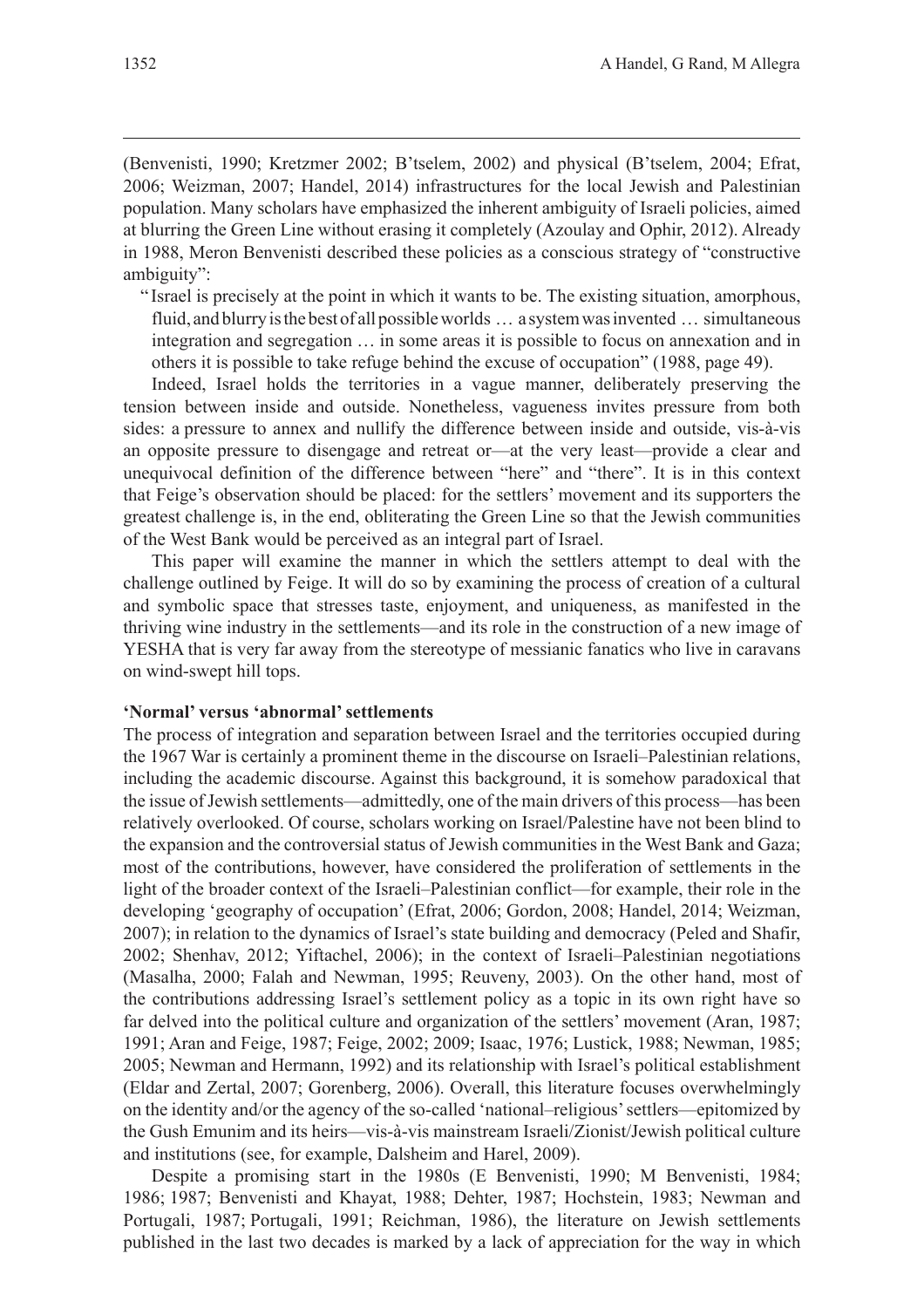settlements have created a 'new Israeli space'—and not merely appropriated Palestinian space or implemented a radical politico-messianic agenda. A partial exception in this respect is constituted by recent contributions focusing on the political economy and the political geography proliferation of settlements (Algazi, 2006; Allegra, 2013; Allegra and Maggor 2012; Gutwein, 2004; Weiss, 2010; 2011a; 2011b; Yacobi and Pullan, 2014). Not surprisingly, the study of the various facets of the "normalization" of Jewish settlements—namely, the heterogeneity of the settler population, the policy mechanisms underlying a settlement's expansion, its socioeconomic and spatial drivers, and so forth—holds a central place in this developing stream of research.

More importantly, these contributions offer us a starting point to critically reflect upon Feige's "challenge of normalization". For Feige normalization entails the acceptance of the political project of the national–religious settlers by the Israeli public in general: if and when the paradigmatic radical settlers are able to "settle in the hearts" (Feige, 2009) of the nation, the normalization process will be complete—a rather conventional approach to the development of Israel's settlement policy, and one that, as Hadas Weiss noted in her review of Feige's (2009) book, ascribes "disproportionate agency to a nationalist theology" (Weiss, 2009, page 757). We maintain that a more fruitful approach should focus instead on the dynamics of normalization, and on the concrete mechanisms through which the Green Line disappeared in Israel's collective psyche and consciousness. Rather than an acceptance of the radical agenda of the settlers' movement, this process can be described as an ongoing process of banalization of Jewish presence in the West Bank.

As already noted, national–religious, politicized settlers have received the lion's share of the academic attention—despite their relatively scarce demographic weight: a Peace Now 2002 survey showed that about 77% of the settlers cited "quality of life considerations" as a primary motive for their decision to move to the West Bank (Peace Now, 2007); following Marco Allegra's (2013) calculations, between two thirds and four fifths of the total settler population live in the metropolitan area of Jerusalem—and mainly in large suburban communities such as Ma'ale Adummim, Givaat Ze'ev, and Beitar Illit. Still, as Joyce Dalsheim and Assaf Harel (2009) pointed out, much of the existing literature tends to present them as a homogeneous group whose identity and practices are marked by irrational fundamentalism—a group that is politically, existentially, and spatially located 'outside' the democratic, secular, sane and rational body of Israel. Indeed, this is the prevailing image of the settler population as a whole; even when the existence of 'other' settlers is acknowledged (eg, the large suburban communities in the metropolitan areas of Tel Aviv and Jerusalem) this dichotomous approach is promptly reintroduced through the opposition between 'ideological settlers' and 'qualityof-life settlers', between 'legally sanctioned settlements' and 'illegal outposts', and so forth. We do not want to deny that many significant differences exist between the idealistic, radical youth of the 'hilltop people' and white-collar commuters residing in Ma'ale Adummim—or the left-leaning, educated middle-class that populates the bars and cafes of Tel Aviv. Still, any investigation of the settlements should be aware of the complexity and nuances underlying Israel's settlement policy, of the fundamental heterogeneity of the settler population, and of the multiple connections existing between the two sides of the Green Line.

The concept of normalization is, therefore, usually applied either to a wide Israeli acceptance of the political project of the national–religious settlers (as in Feige's work), or to the reality of large urban communities and the so-called 'quality-of-life settlers', who do not see themselves, and are usually not perceived by others, as 'settlers'. In this paper, however, we will try to use that concept in the context of small, relatively peripheral communities and to describe the changing strategies of the more ideological and politicized component of the settler population. We will do so by showing how the marketing strategies deployed by the growing wine industry in these communities also constitutes practices of 'wine-washing'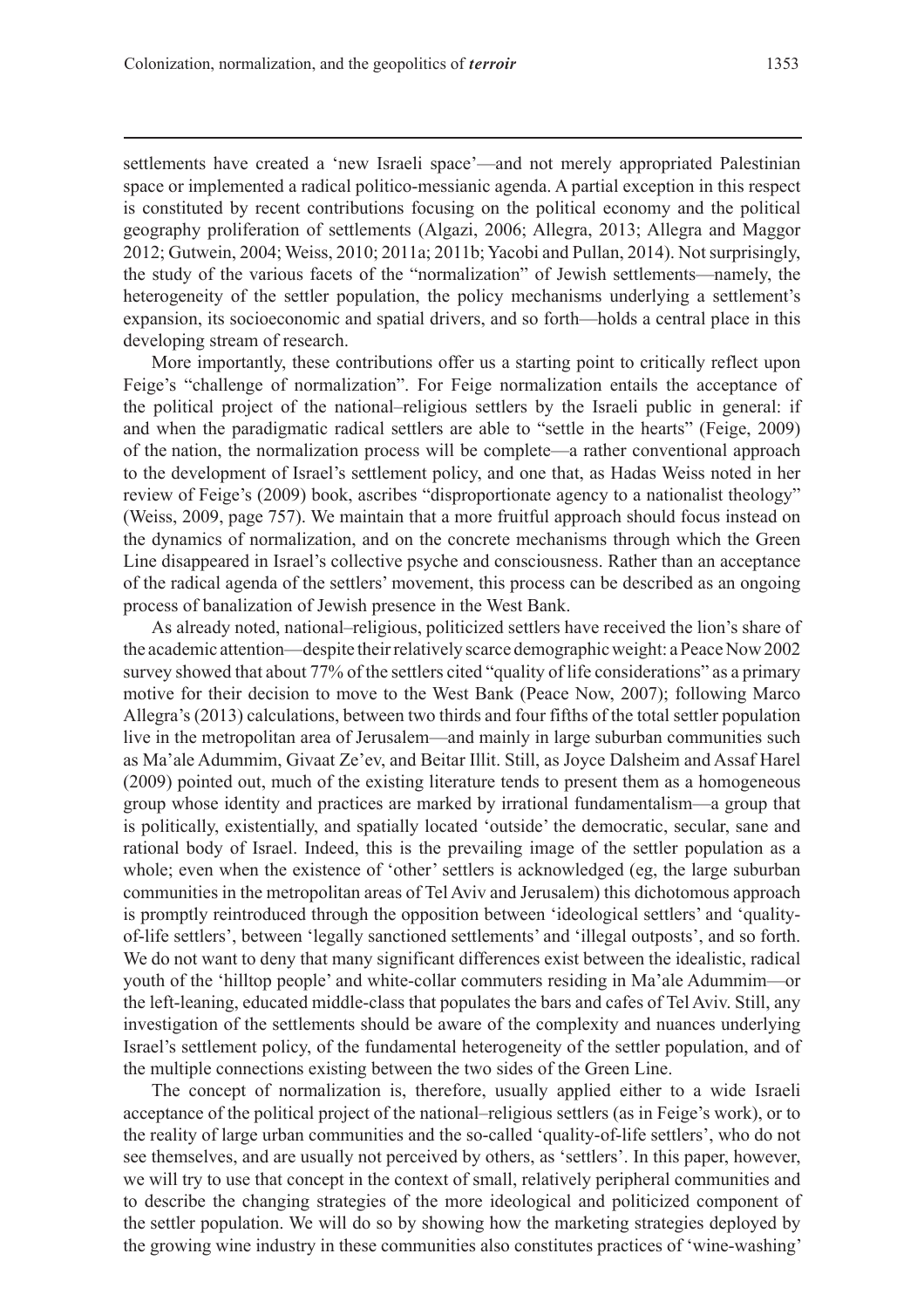of the settlement project as a whole. We will demonstrate how ideological settlers have been trying to talk in a language that connects them to the sophisticated wine lovers in Tel Aviv—a language that paradoxically emphasizes their location in the heart of the West Bank rather than blurring it. Through the concept of *terroir* and the adoption of the jargon born in French wineries, the settlers created a set of tools for presenting to the progressive, middle-class residents of Tel Aviv the 'unique taste' of YESHA.

The first part of the paper will discuss *terroir—*a common term used in the wine industry to denote the overall characteristics (geographic, geological, climatic, and human) of a habitat in which grapes are grown to make a certain type of wine and which are reflected in its unique taste and which differentiate it from other wines—and the concept of territory derived from it. The second part will present the ways in which beginning in the 1980s the Golan Heights turned into 'Wine Country', and how a unique Golan taste was shaped and turned into a mark of quality and a normalizing sign. The third part will point out how the wineries in the West Bank imitated the process that took place in the Golan Heights, while attaching to it additional characteristics such as security, Jewishness, and historical continuity. The essay will offer a contextual review of the construction of *terroir* in relation to previous campaigns by the settlers, in order to point out the specific ways in which the West Bank is shaped as an area that combines unique climate and soil with history and Jewish belonging, which together unite to normalize Israeli control of the West Bank and create the smoothest connection possible between it and the 1949 borders of Israel.

#### *Terroir* **and territory**

"If any topic in the geography of wine is equivalent to opening Pandora's Box, it is discussing *terroir*", writes Percy Dougherty (2012, page 22). And, indeed, defining the concept is hard and confusing. Many times it is translated to English as 'ground' or 'soil' but, as Robinson suggests, "no precise English equivalent exists for this quintessentially French term and concept" (1994, page 966). In general, there are two main views of the concept: the first takes only measurable and tangible factors into consideration: soil, climate, degree of slope, sun direction, and so on, as well as agricultural factors such as the distance between the vineyards and the technique of harvesting. The second approach sees terroir as nearly mystical, arguing that a piece of land can possess a holistic and unique quality that is beyond the calculable, and therefore can never be fully defined and understood (Gade, 2008; Unwin, 2012; Wilson, 1998). It is, therefore, a full philosophy of place, which can be described in the geographical discourse as 'sense of place', commonly understood as affective and emotive attachments people have to their environment (Azaryahu, 2009). This was clearly put by Nathalie, a French wine grower, who explained: "It's the person who gives the work and the identity to *terroir*. There's an emotional identity to a particular piece of the earth" (quoted in Erlanger, 2013). An article in the *New York Times* described how:

"The importance of *terroir* to the French psyche and self-image is difficult to overestimate, because it is a concept almost untranslatable, combining soil, weather, region and notions of authenticity, of genuineness and particularity—of roots, and home—in contrast to globalized products designed to taste the same everywhere" (Erlanger, 2013).

In French common conceptions, food and drink from certain places have unique tastes. Trubek explains the French sense of terroir as "framing and explaining people's relationship to the land ... . The connection is considered essential, as timeless as the earth itself" (2008, page 18). In that, terroir has deep connections to the notion of territory (*territoire* in French). If territory is usually conceived as a 'bounded space' (cf Giddens, 1987), as a 'power container' (cf Taylor, 2003), or as the final and necessary product of territoriality (cf Sack, 1986), then the concept of terroir adds to it history, habits, and defined and recognizable products such as wine, chocolate, coffee, or honey. A terroir is thus a bounded place where generations of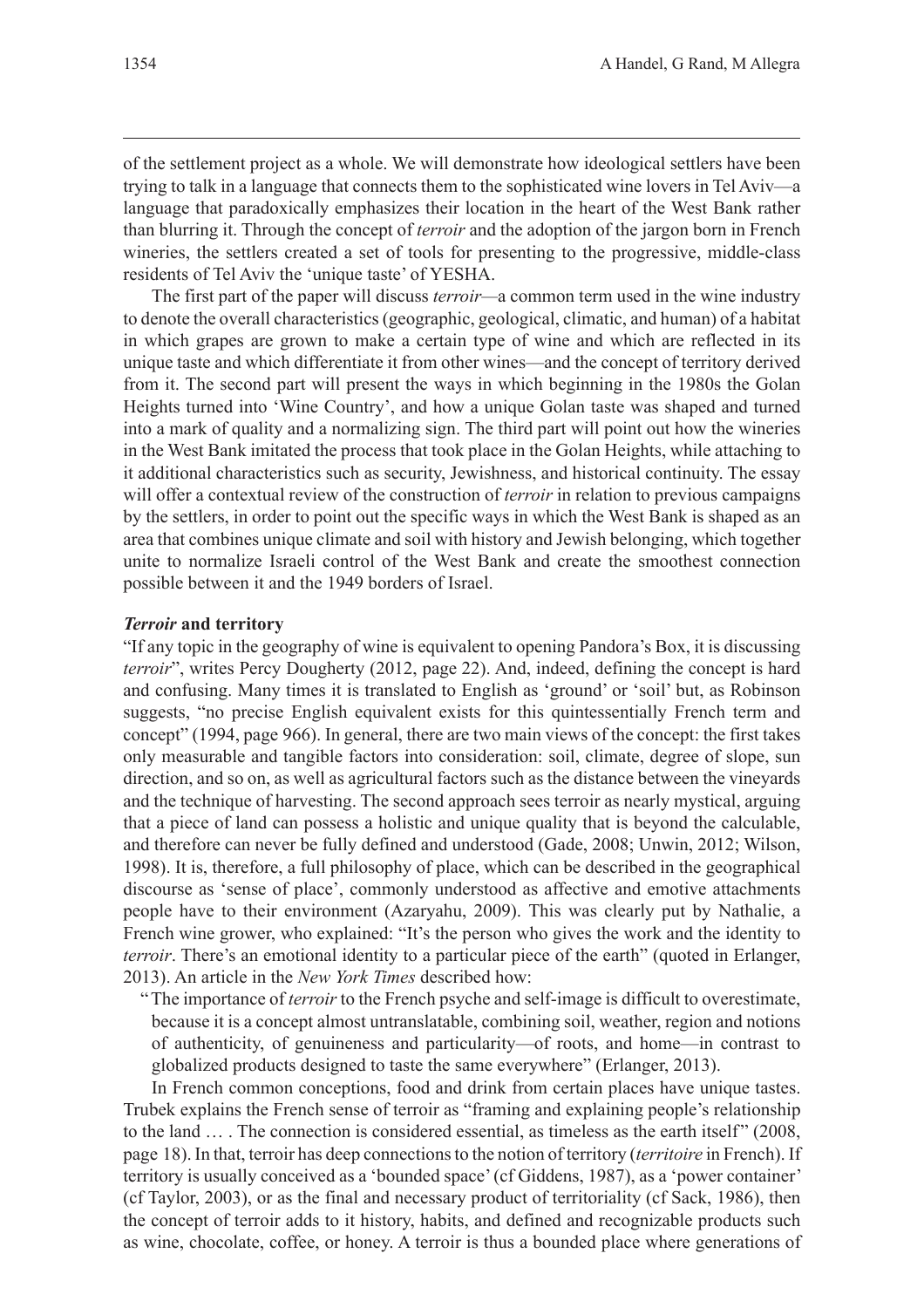people have crafted a distinctive way of life during which they have created distinct products (Asselin et al, 1996; Unwin, 2012). Moreover, as Stuart Elden (2009; 2010) states, a territory is a political technology: it comprises techniques of measuring and control. As in other political domains, however, it should also acquire legitimacy, which is exactly the focus of our paper: to show how a certain tract of land is produced, legitimized, and normalized by cultural–geographical means. That is to say, how terrior territorializes.

In modern times, one can identify two major conceptions that dictate the different manners of production and emphases in wine flavors: there is the Old World versus the New World. The Old World conception represents the classic European tradition that has a long history of wine making in countries such as France, Italy, and Spain. The New World conception is common in countries whose wine history is less than 150 years old, such as the United States, New Zealand, and Australia. In the Old World system, harvest is manual, wine pressing utilizes the central screw system, fermentation is conducted in wooden barrels, and a slow process of aging persists. On the other hand, in New World manufacture, harvest is mechanical, pneumatic presses are used, and aging is conducted in stainless steel vats (Rand, 2015). Over and above the differences in the style of wine making, the two manufacturing methods represent different philosophies of nature and taste. While New World wines are considered 'scientific' and precise—and the vintners are for the most part academically trained and the process is supervised and monitored throughout—'Old World' wines emphasize the terroir, the conditions of soil and climate of the region in which the grapes were grown, and the wine making tradition. Therefore, Old World wines are customarily marked by the region in which they were grown, while New World wines are marked by the type of grape the wine was made from (Unwin, 1996).

#### **A brief history of the wine industry in Israel**

As in most of the Mediterranean Basin in antiquity, grapevines grew throughout the territory that is now Israel/Palestine and the wine that was produced from them was one of the major branches of agricultural trade in the economy of the time. Grapevines and their produce are mentioned hundreds of times in the Bible and other historical sources, and many archeological digs have unearthed wine presses and vessels for the storage and consumption of wine. Manufacture and consumption of wine halted almost entirely with the Ottoman occupation at the beginning of the 16th century and was renewed only in the second half of the 19th. The primary impetus behind the wine industry occurred when Baron Edmund de Rothschild, owner of renowned wineries in France, purchased land in Palestine, imported Bordeaux grapevine branches, and established two wineries. Despite the enormous investment, the wine industry failed to develop as expected. The first crops found it difficult to survive in the climate and soil and suffered from various botanical diseases. The grapes that were harvested quickly spoiled and soured in the Mediterranean heat, which required the wineries to dig huge cellars, at great cost. In addition to the agricultural and climatic problems, the same period experienced a significant drop in the price of wine in the world market, and with the outbreak of World War I the wineries experienced real difficulties in exporting their produce. The 1920s were characterized by the closure of the large markets in Russia (due to the stabilization of the Communist regime) and the United States (due to Prohibition). With time, the wine industry recovered and stabilized, as it focused solely on the local market and the production of sweet wines for Jewish religious purposes and cheap table wines. Over the years, some of the wineries closed and others opened. At the beginning of the 1980s fifteen wineries operated in the country and the market was dominated, for the most part, by the Carmel–Mizrahi wineries. The Israeli wine industry almost collapsed at that time, as the demand for wine hit an unprecedented low point, despite the cheap prices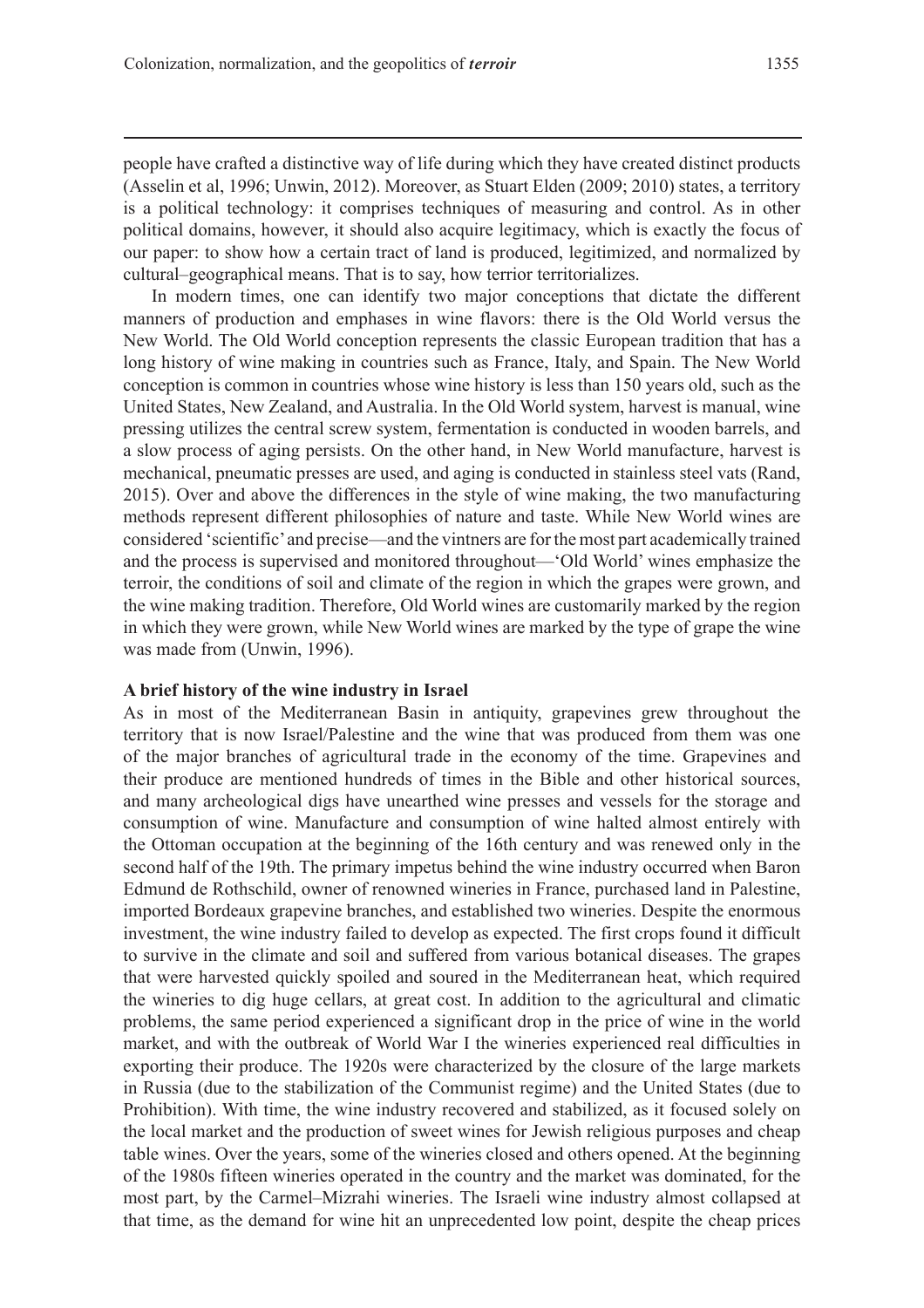at which it was being offered. And, indeed, the surplus of wine led to the uprooting of more than 1200 acres of vineyard.

At the same time and quite out of step with this reality, an initiative was being formed to establish a new winery in the Golan Heights, an area that was occupied from Syria in 1967 (Kipnis, 2009; Rand, 2015). Two factors became involved in this new initiative and helped execute it: the first was a group of agricultural households (kibbutzim and moshavim) from the Golan Heights, for whom it was a way to maintain their hold on the area, increase agricultural production, and profit once more as partners in the factory that would receive the fruit and process it. The second and significant factor in the foundation process was the Ministry of Trade and Industry that was supported by the right-wing government headed by Menahem Begin. Government policy supported the establishment of the factories out of a combination of ideological–Zionist, social, and economic motives, with the aim of creating jobs for residents of the Golan and deepening their connection to the place. The establishment of an industrial winery using advanced technologies was one in a series of projects established in the Golan Heights in these years in the context of government encouragement to develop the area (Kipnis, 2009). The Golan Heights Wineries introduced new oenological and professional standards to the existing industry and were characterized by being the first New World wineries in Israel (Rand, 2015).

# **How does the Golan taste?**

As mentioned above, the terroir aspect is emphasized primarily in Old World wines, which stress the limited growing area of the grapes (as opposed to the New World wines that tend to stress the type of grape from which the wine is made). Therefore, it is quite surprising to see a most extensive reference to this concept by the Golan Heights Winery, which have characterized themselves right from the start, as a New World winery. Along with the stainless steel vats, the lack of cellars, and the sophisticated and advanced machinery, the unique terroir of the Golan Heights region was emphasized throughout, by the wineries themselves and with the active participation of the media (Rand, 2015). Thus it was in the Winery's first days in the middle of the 1980s, and so it is at the time of writing. The Golan Heights Winery's Internet site (http://www.golanwines.co.il/en/The-Winery) presents rotating nature photos of the grapevines on the background of the area's scenery with the caption: "soil, height, temperature". Underneath these words the following text is shown:

"There is one place in Israel in which, just like in Bordeaux, France or Tuscany, Italy, optimal conditions exist in which to grow international quality grapes for wine. Here in the Golan Heights, in this breathtaking region, everything starts with the combination of these conditions: volcanic, basalt soil, the elevation of the land, and a cold climate. All of these grant this unique area its second name: 'The wine country'".

Under the heading "The Creative Philosophy", Victor Schoenfeld, the Head Winemaker, describes how "The wine has a sense of place. It is possible to sense the region from which it came in its taste, aroma, and color. Place, language, aromas, and people are embedded in the wine." The link between place and taste is also presented in the page dedicated to a series of wines called "The Preserve", which offers "an interesting variety of wines … all of which rely on the unique growing conditions of the Golan Heights, and they possess the same 'Golanness' that characterizes the Winery and its growing region." At the same time, a tourist map made by the winery invites its users to "taste the place". The Golan Heights have become a region that has taste—the very 'Golanness' that characterizes the Winery and its region.

Nonetheless, and in a manner that ostensibly contradicts the claim of a distinct 'Golan' taste, the site provides a wealth of information about the variety and differences in the very same region. The vineyards, it appears, are located at different elevations, starting from 400 m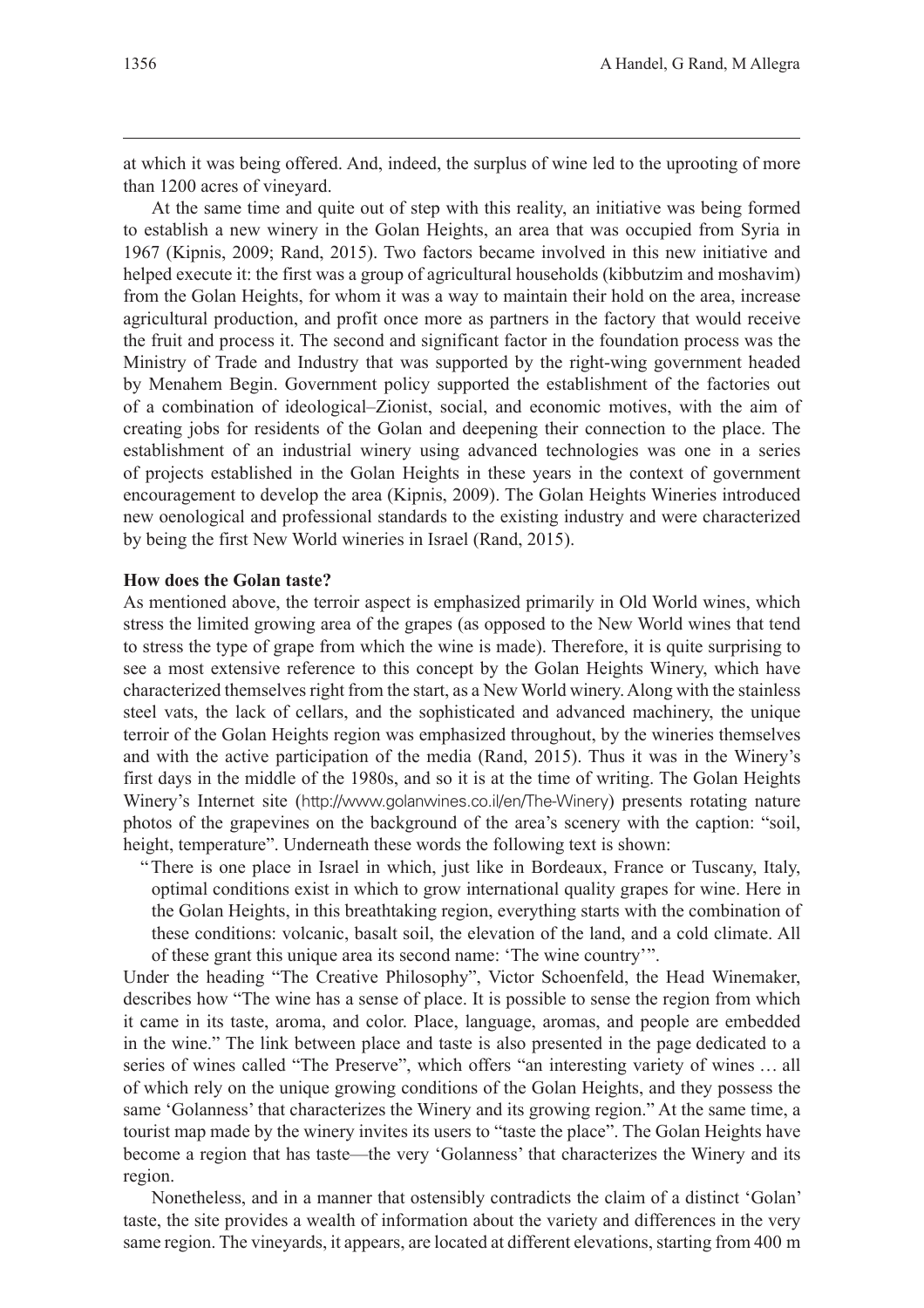above sea level at Gshur and up to 1200 m above sea level at Odem. The type of soil changes from "well drained land at a medium depth" at the foot of the volcanic hills, to "very shallow, stony lands" in the center of the Golan Heights, to "more mature, very deep, and less stony lands" in the South of the Golan. Finally, there is a significant difference in climate between the various areas, manifest in varying levels of temperature, humidity, rate of evaporation, and more. All in all, the vineyards are divided into 401 lots (as of the 2012 harvest), each one with different conditions of growth, producing different crops.

This begs the question, why talk of 'Golanness' as a characteristic and uniform taste, when in reality there are many hundreds of tastes and styles? Similar questions have been raised by people in the wineries themselves. Segev Yerovam, former Chief Executive Officer of the Golan Heights Wineries wondered in an interview:

"What's the connection between Gshur and Odem—they are separated by an elevation of 800 meters—they are not even similar to each other … it makes no sense. We made a proposal in the Golan … a map with definitions and sub-definitions for the entire North [of Israel], including the North, South, and Center Golan … characterized according to height, we actually delineated borders but not much came of it" (quoted in Rand, 2015).

Yerovam's further statements show how the situation through the entire country is even more absurd:

"The problem is that there are about six regions of wine cultivation in the country. Now, in Israel, topographically, there are a lot more than six regions due to the differences in height and climate. So they defined the Galilee from the Mediterranean, through the northern border of the country, all the way to the Eastern border. Imagine that Israel's eastern border was in Damascus—would that too be considered the Galilee? Today the Golan Heights are considered the Galilee because of the European Union, the committee that is supposed to authorize growing regions in each country will not authorize the 'Golan' because it is a political issue, a recognition that the Golan is Israeli territory so they call it 'Galilee'. What is the connection between Rosh HaNikra [on the Mediterranean shore] or the Sea of Galilee—a thousand meters lower than the Golan and both of which are Galilee? A consumer reads 'Galilee' and can get grapes from the same region which are grown at 200 meters or 1200" (quoted in Rand, 2015).

One can see that the map of wine growing regions in Israel (figure 1) purposely blurs the regions, without any topographical or climatic logic. The Galilee stretches from the Hermon to the Sea of Galilee, the Jordan Valley all the way to the northern coast; Samaria encompasses the Jordan Rift Valley, the Nablus Mountains, and the central coast; the Shimshon region includes the entire plains area but also parts of the southern Hebron Hills (another part of which is included in the Negev region); while the Judea Mountains also include the Jerusalem corridor west of the Green Line. In this manner, information can be hidden about specific growing areas when they are politically sensitive—at the expense of the vinous-terroir accuracy. One cannot speak of a Samaria region terroir when it stretches from the low-elevation, dry, desert climate of the Jordan Rift Valley, through the high, chilly hills of the Samaria Mountains, to the heat and humidity of the coast. Similarly, there is no real 'Golan-type' terroir that connects all the types of soil and varying climates throughout the Golan Heights.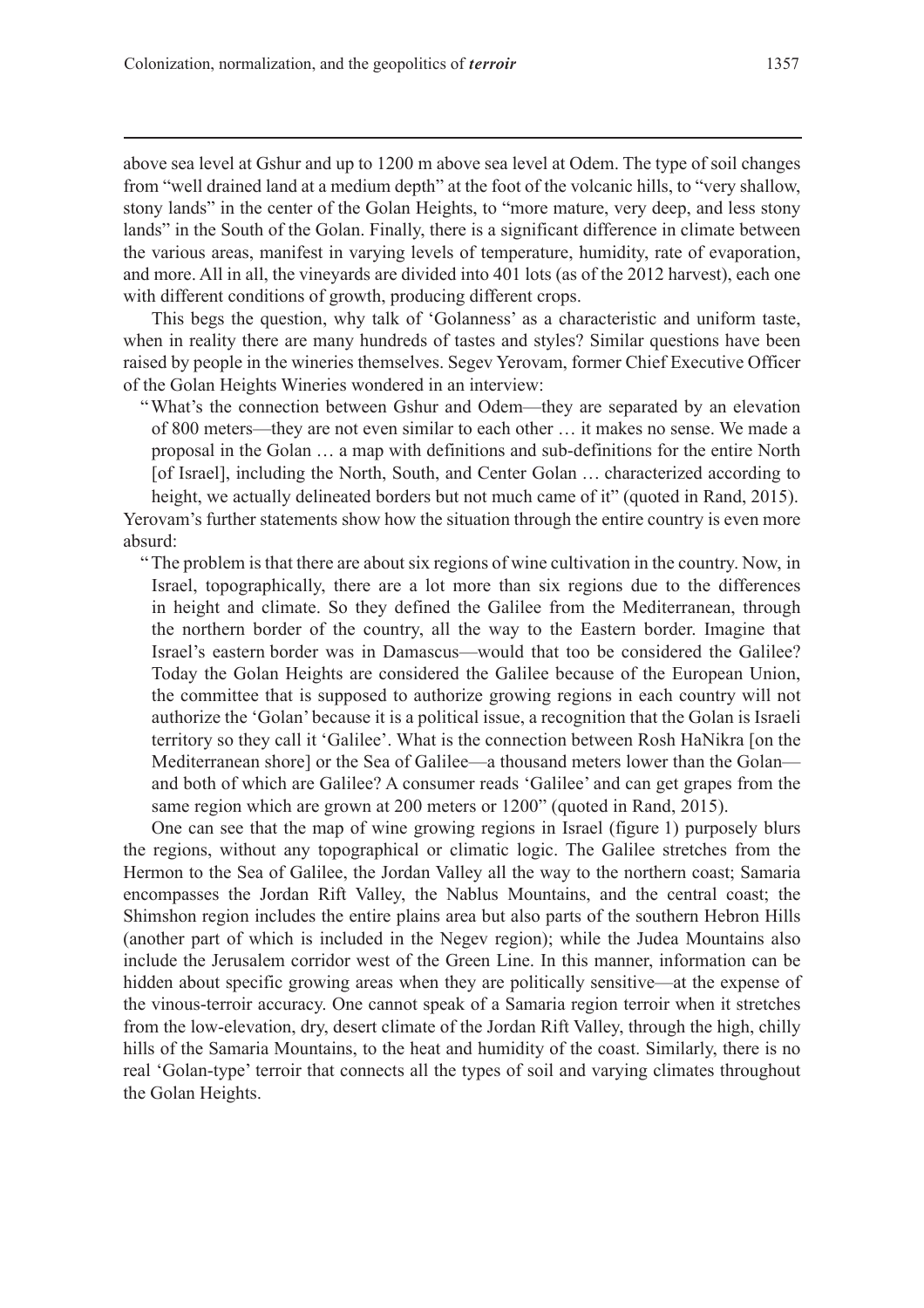

**Figure 1.** [In color online.] Map of wine making regions in Israel; the areas bordered by dotted green lines are territories occupied in 1967. (source: Who Profits, 2011).

# **Terroir and territory: the geopolitics of emotions**

We have returned, therefore, to the question we began with: why does the Golan Heights Winery emphasize terroir? This question becomes even more acute due to the three reasons that justify not making the distinction. First, it is a New World winery that grants importance primarily to the type of grape and not to the region in which it is grown. Second, from a vintner's perspective, as explained above, it makes no sense to speak of a distinct 'Golan-type' terroir. Third, obscuring the source of the grapes permits the undisturbed export of the wines.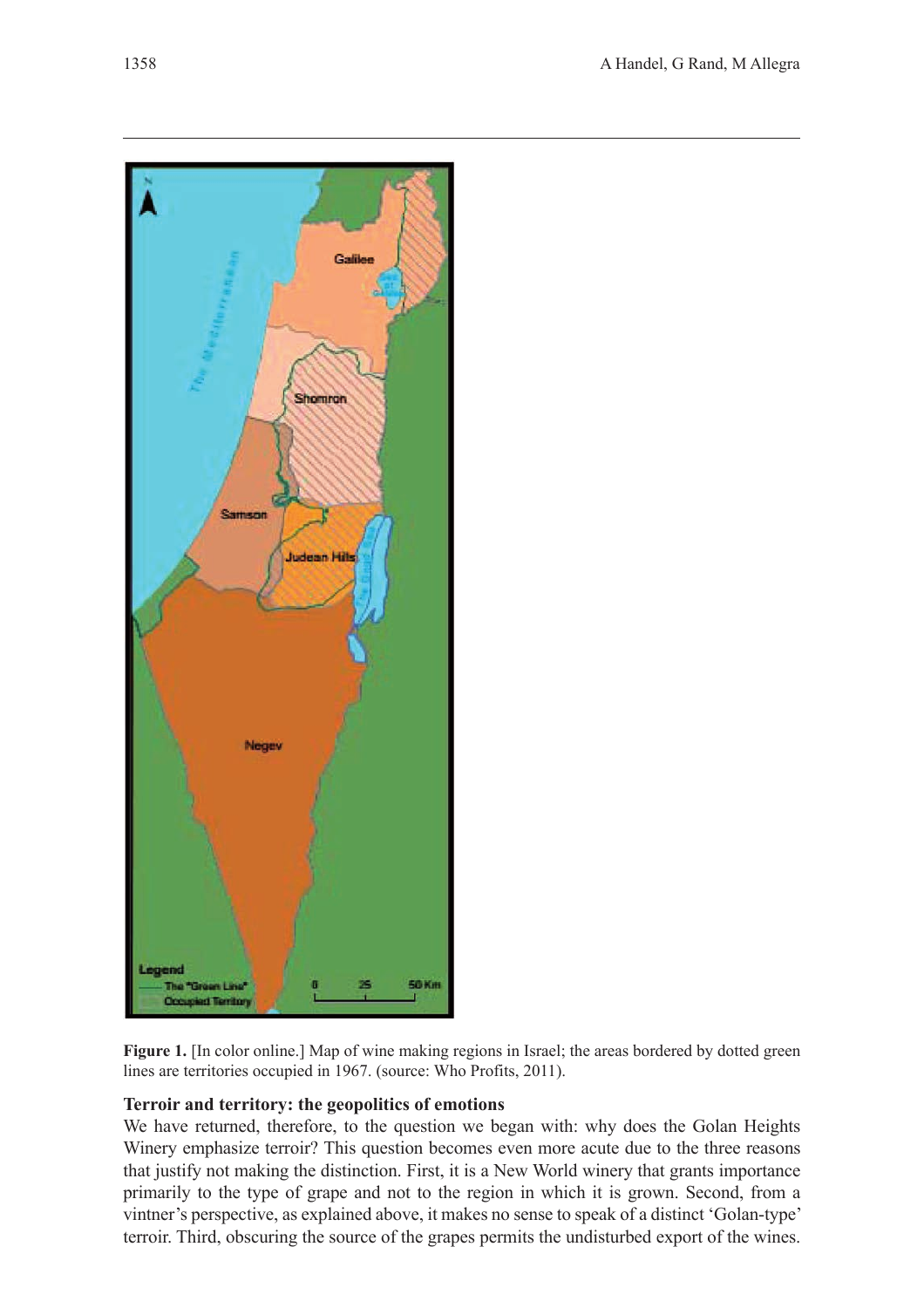This question cannot be answered without referring to the political role of terroir. This is not the politics of cartography that wishes to blur the origin of the grapes, but rather the deep geopolitics of emotions that bind together soil, people, and nation.

James Wilson wrote regarding the mystical and unmeasurable notion of terroir that "Beyond the measurable ecosystem, there is an additional dimension—the spiritual aspect that recognizes the joys, the heartbreaks, the pride, the sweat, and the frustrations of history" (1998, page 55). And indeed, the concept of territory that arises from terroir is one of soil with 'character': not abstract borders and land as a commodity but a special, organic tie between men and land, manifest in its superb and recognizable products. Terroir in the full sense of the word would not be the same if one of its components were lacking. Therefore, only those who know how to tend the land and create a 'true', 'authentic' connection with it can bring forth its best. "Our wine" the Golan Heights Winery website states,

" is a perfect expression of many elements. We try to produce a wine that characterizes ourselves: our unique volcanic soil; the winter snow storms, the long hot summer days and the cold nights, the people of the vineyards, sun-burned and wind-scorched, and our team of vintners, with their rich experience, their abilities, and creativeness."

The wine—and the Golan Heights themselves—is a mix of soil, climate, and the sun-burned and wind-scorched people (although, while the volcanic soil and the long hot summer days are millions of years old, the people who are being scorched by the climate have been there from no earlier than 1967). This is how the creation of a 'Golan' taste must be understood. Perhaps the lots are different from one another, but the people who connect them are the same, people who have become part of the landscape as well as its shapers. We wish to argue that the 'Golan' terroir was created consciously and on purpose as a way to appropriate a disputed territory—to make the Golan Israeli—and it has done so with extraordinary success, which is being copied in recent years in the West Bank.

### **Wineries and terroir in the West Bank**

The district with the largest growth in number of wineries in the past few years has been the West Bank, where there are, as of 2011, twenty-nine wineries (compared with only fourteen in the Golan Heights). Besides these wineries there are several other vineyards that provide grapes to wineries located west of the Green Line (Who Profits, 2011). Jewish agriculture in the disputed territory is nothing new and is as old as Zionism itself. Agricultural crops take up land and therefore were always considered an efficient way to take over territory and hold it. Wineries and vineyards, however, have several other advantages considering the unique circumstances of the West Bank settlements. The first advantage is that they are perceived as a quintessentially Israeli industry. Landscapes are both a physical materiality and a representation (Blomely, 1998; Mitchell, 2000). The production of alcoholic beverages is forbidden to Muslims, who are the majority of residents in the West Bank and therefore contrary to olives or wheat—the ownership of the vineyards cannot be disputed.<sup>(3)</sup> Therefore, it provides visibility and legibility (see Braverman, 2008; Scott, 1998), enabling certain identification that prevents land disputes while also providing a 'Jewish presence' on the ground.(4) Another advantage is that the wineries can also be marketed as a tourist attraction. Thus it is possible to gain twice the amount of governmental budgets—not only from the Ministry of Agriculture but also from the Ministry of Tourism (Who Profits, 2011). Moreover, tourism allows for the normalization of the territory.

 $(3)$ An exception is the Cremisan monastery near Bethlehem, which holds a small winery. The Christian village of Taybeh, near Ramallah, produces and exports beer (a beverage that is not made of grapes, however).

 $<sup>(4)</sup>$  For an analysis of 'tree wars' in the West Bank, see Braverman (2008).</sup>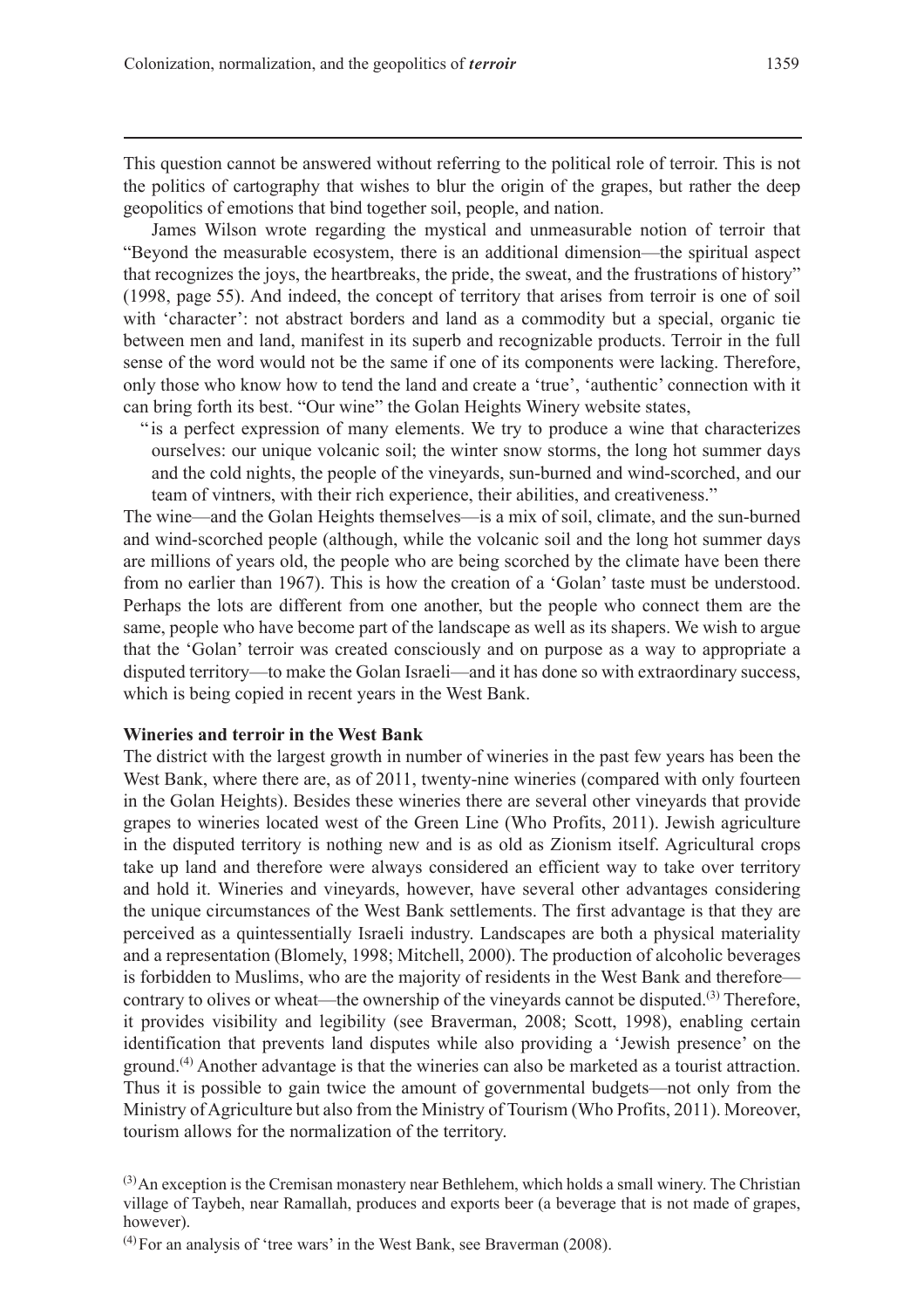Even after four decades, it seems that the settler's project of "Settling in the Hearts", which the Jewish residents of the West Bank have attempted to promote since its occupation in 1967 has failed (cf Feige, 2009). The publicity campaigns that bore the title "YESHA is Here" (in the 1990s) and "Judea and Samaria—Every Jew's Story" (in the 2000s) failed to penetrate and influence secular Israel. These campaigns, which emphasized the land of the forefathers and heroic stories, addressed the past: Judea and Samaria belong to us because that is where King David walked, where the ancestors are buried, where much blood was spilled in the 1967 War and afterwards. Such justifications, which motivate the settlers and their supporters in Israel and abroad with great success, have not succeeded in making the residents of the center of Israel identify with them and certainly have not managed to make them visit the settlements. It is hard to think of a couple in Tel Aviv taking their children to see Joseph's Tomb in Nablus or the memorial to the 1929 Hebron Massacre. But as for wineries, the story is different: unlike religious or heritage sites, advanced tourism, wine, development, and the idea of 'Europe in Israel' can attract many people and in this way effectively normalize the territory and Jewish control over it. This is how Doron Nir Zvi, owner of a coffee shop and bed and breakfast in the illegal Yair Farms outpost described it:

" Just as the Golan Heights became part of the Israeli consensus because people came and had vacations and saw that is good, and beautiful, and fun, and it would be a pity to give to the Arabs, the same can happen in Samaria. I know that it's a low common denominator. With simple people I don't talk about the land of our forefathers and ideology. I'm oriented towards it. Towards love. I want people to come here, to love the view and not to agree to give it up" (Eldad and Bashan, 2011, page 40).

The Golan Heights is an official model in the organization and planning of tourism in the West Bank. As Nati Israeli, tourism coordinator for the Samaria Regional Council, puts it,

"Our strategy has changed … . Once we would organize demonstrations. Today it's the exact opposite. We simply want people to come and get to know us; to like us. … . This is Tuscany, and it's 10 minutes away from your house … . Tourist agents get a shock when they come here and see just how close it is to discover an unknown land. For many years, we've been perceived as madmen on a hill. We're not like that—and we don't have horns, either" (Gilad, 2013).

The tours are part of an organized plan that is intended to normalize the contested territory in the eyes of 'normal' Israelis. It was first created by Naftali Bennet, then the head of YESHA Council, and was led by the guidance of Hila Luxenburg, a secular settler from Efrat. This is how the project was described in an Israeli newspaper:

" In the last year and a half, Hilla guided hundreds of 'public opinion designers' journalists, politicians and celebrities. She gave them Hebraic wine … and brought them together with settlers from all of the rainbow colors. She doesn't hide the purpose creating deeper familiarity with the face beyond the phrase 'settlers'. … the tour's program … contains outposts, established settlements, dairies and industries. A visit to a winery is a must in every tour. This station is located in the tour's beginning, when the aim is clear—it is easier to connect and open oneself after a glass or two" (Novick, 2011).

Various websites offer, among other things, "A tour for wine lovers in Shiloh Valley: let's go on a special experiential tour among the wineries and vineyards, meet the owners, take in the intoxicating aromas and taste from the variety of wines that won 6 medals in the 2012 Golden Truss Competition"; "A celebration of senses and happiness: a guided, experiential tasting workshop and a visit to the ancient Jewish town of Susia"; "In the visitor's center we will taste the rich history of the Benjamin District, along with wine and aging cheeses", and so on. Not only territory but also history has a taste. Predictably, the word terroir is mentioned over and over again in the descriptions of the wineries. On the website of the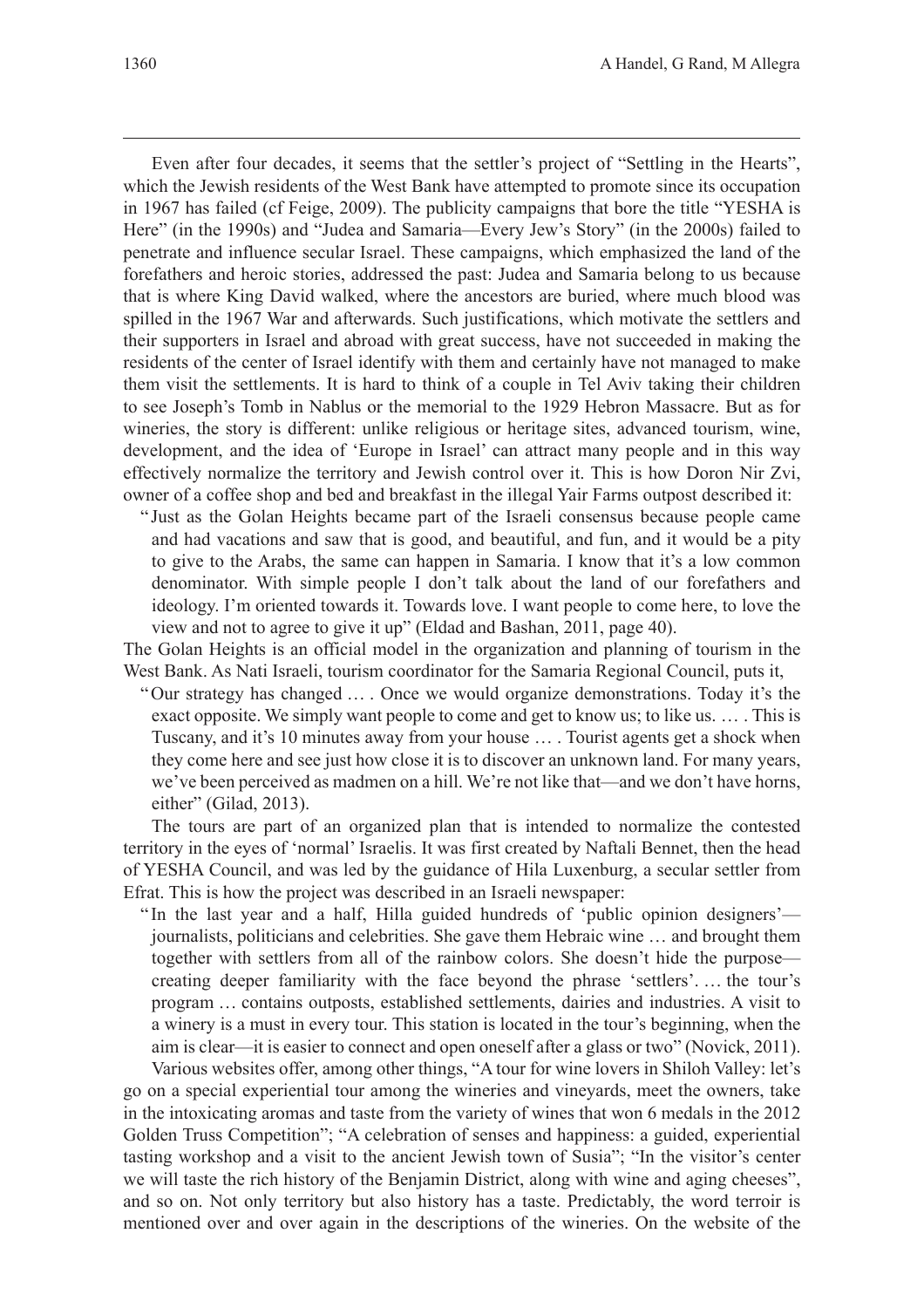Mount Bracha Winery (http://www.israelwines.co.il/MiniDefault.aspx?mi=201 ), a radical settlement perched above the city of Nablus, we hear of:

"A unique micro-climate … on the one hand, hot air rises from the Jordan Valley in the East along with dryness. On the other hand, the cold winds comes in from the Mediterranean in the West creating the ultimate balance … the mountain is exposed all around so that the grapes ripen symmetrically. The mountain is 870 meters above sea level—the vineyard's elevation is 840 meters. Therefore this is a unique, unchangeable terroir, which grants a unique character to the quality grapes grown here."

While the Psagot Winery, which overlooks Ramallah and describes itself as "A winery that combines the Bible and wine" anthropomorphizes its crops: "Our vineyards do not have an easy life" the website reveals, while clearly referring to the difficult lives of the settlers, "The vineyard is planted on hard limestone, in antique terraces in a Greco–Italian Mediterranean style in the northern Jerusalem hills. In order to help the vines acclimatization we drilled holes for each seedling, so that it could deepen its roots" (http://www.psagotwines. com). One must take note of the fact that the terraces are not Palestinian (nor biblical) but rather "Greco–Italian Mediterranean", how the vineyards are not near Ramallah but rather "in the northern Jerusalem hills"—and how the vine, with its difficult life, takes root and holds onto the bare rock.

We do not intend to argue that Israeli wine lovers are flooding the West Bank every weekend. We do see, however, a change in the settlers' discourse, as well as in the perception of the West Bank by mainstream Israelis. The interesting point, in the Israeli context, is that most of the politically and culturally affluent in Israel identify with a liberal philosophy, which places them on the center-left of the political map. Wine tourism addresses this audience and this is what turns it into a normalizing practice. The West Bank is not marketed as an occupied territory nor as the land of the forefathers but as Europe, terroir, nature, and tours. A recommendation in the liberal newspaper *Haaretz* regarding a wine from the Psagot Winery normalizes it and turns it into part of Israel. Thus, Daniel Rogov, *Haaretz*'s wine critic, writes in 2011:

"Located in the community of Psagot in the northern Jerusalem Hills, overlooking Wadi Kelt, the Psagot winery was founded by Naama and Yaakov Berg, who planted their first vineyards in 1998. The oak barriques used by the winery are stored in a cave—dating back to the period of the Second Temple—that contains both ancient pressing facilities and fully modern wine-making tools … . From the point of both quality and wines that command our attention, this is clearly a winery on the up and up" (Rogov, 2011).

While in *Haaretz*, Psagot will never appear without the prefix of "the settlement", we can see how it is normalized to be a "community in the northern Jerusalem Hills", and how the cave is dated back to the Second Temple. The concept of terroir creates an affinity between the climatic conditions and the human conditions, including history and tradition, through the products, which can be examined objectively. If a wine produced by a winery in an illegal outpost in the territories receives a high grade from an esteemed wine critic, that is a sign that the connection is real, authentic, and credible. The high grade is proof of the depth of the settler's connection to his land. That is the deep political significance of the connection between terroir and territory.

# **From** *YESHA ze kan* **("YESHA is here") to** *YESHA ze fun* **("YESHA is fun")**

In the middle of the 1990s, in reaction to the Oslo Accords and what was perceived by the settlers and their supporters as a threat to their project and their homes, the settlers launched a widespread campaign bearing the headline "YESHA is Here". Feige (1999) analyzes the construction of the space and the various maps produced by Gush Emunim on the one hand,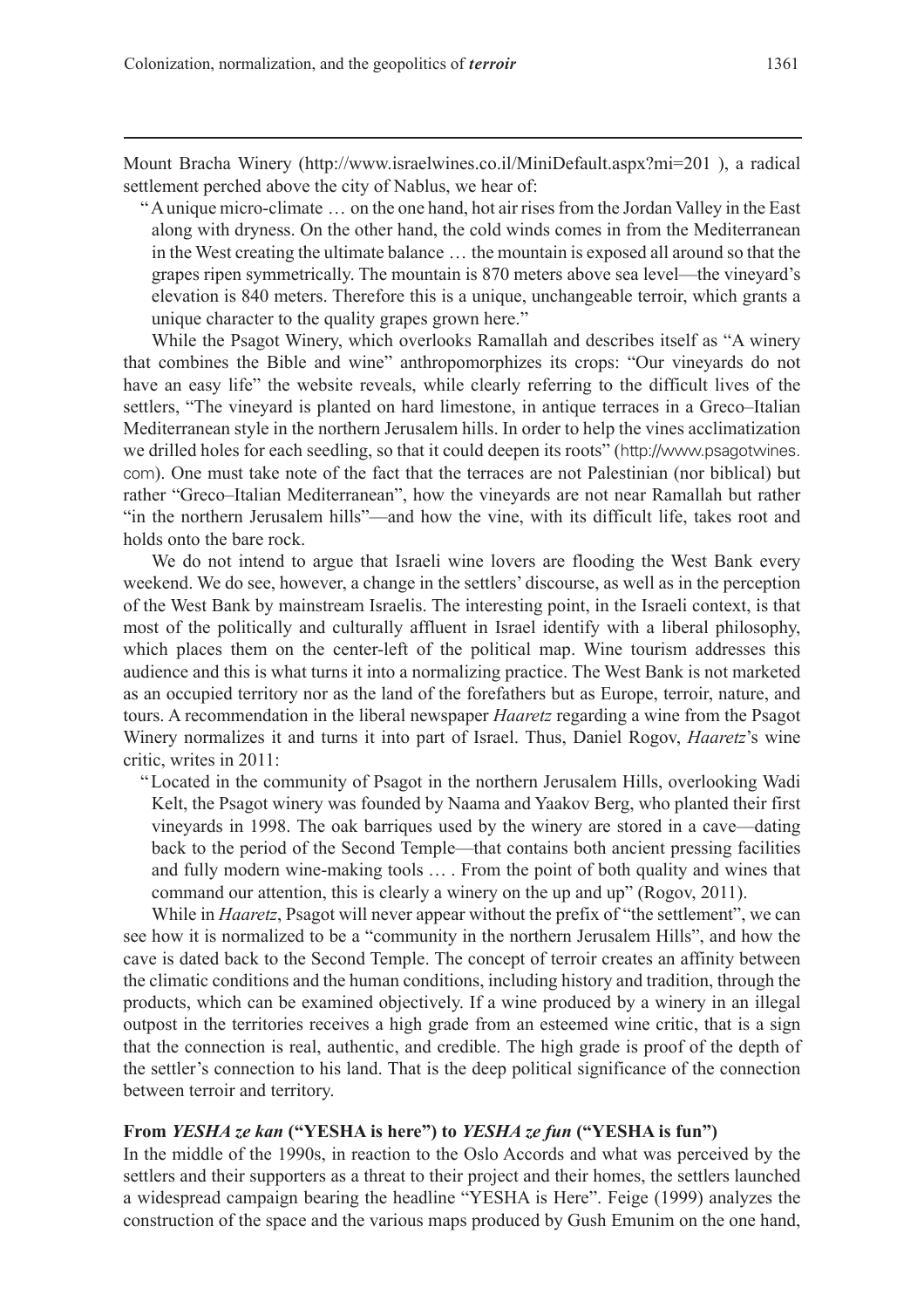and Peace Now on the other. He writes:

" 'YESHA is here'. This message can be interpreted in two ways: the first is that the areas that the government is about to transfer to Palestinian control are very close to the large population centers of the country, meaning they are 'almost here'; the second is that Judea, Samaria and Gaza are the real 'here' of Judaism, Zionism, and Israel. While according to the first interpretation the territories are a wall of defense for another 'here', meaning the coastal plain, in the second interpretation they themselves are the 'here', the focal point of national identity, a space that is worth preserving for its own sake" (page 111).

This discourse combines security arguments with nationalistic–religious–historical ones. On the one hand, there is the threat to the country's centers of population, which will find themselves just a few kilometers away from the Palestinian state, and on the other hand there is a reminder to secular Israel that the real heart of Zionism and Judaism is to be found in Judea and Samaria.

Almost two decades later, a new tactic has been chosen, and "YESHA is Here" (*YESHA ze kan*) has turned into "YESHA is Fun" (*YESHA ze fun*). The challenge of normalization underlying this new slogan is quite different from the old one: whereas the former centered on the adhesion of the Israeli society as a whole to the worldview expressed by national– religious settlers (security and religious discourses alike), the latter has to do with convincing the Israeli public that the settlers are not messianic fanatics who live in wind-swept hilltops, but rather ordinary Israelis. In other words, this process of normalization operates in reverse, postulating that Ofra or Hebron are not exceptional in relation to Tel Aviv.

Marketing strategies adopted by the wine industry in the West Bank—and especially the ones focusing around the concept of terroir—represent a component of this new strategy. In their book, carrying the title '*YESHA is Fun*', Karni Eldad and Shlomo Bashan (2011) describe

"Award-winning wines in Binyamin, single-strain olive oil in Samaria, bed and breakfast with a Jacuzzi underneath the open skies in the Judean desert, an excellent restaurant in a Gush Etzion farm, and superb cheeses in the Hebron Mountains are just a few of … the good life in the settlements. 'YESHA is fun' is a guide that reviews everything that a selfindulgent tourist can find to do in Samaria, Binyamin, the Jordan Valley and the North Dead Sea, Gush Etzion and the southern Hebron Hills … 'YESHA is fun' is a must for lovers of good wine, good food, and the good country. It is a book … that is a pleasure to put in the car and take a trip with to a country that is near but far, old but new."

This, for instance, is how the "Livni Winery" is described in the book:

"Between the Molotov cocktails and the burning tires something else has been created here, the reason for our gathering: wine. The grapes are Cabernet, Pino Noir, and Shiraz, harvested and transferred to the winery in [settlement of] Carmel, where the vintner, Bruno, presses, filters, and ages them in wooden barrels until a very tasty wine is produced … the logo of the winery is a copy of a 3700 year old wine jar handle with the inscription 'To the king of Hebron' (page 252).

The text seamlessly joins Molotov cocktails (the security situation), wine production (wooden barrels and a tasty product), biblical history (a supposed 3700-year continuum of wine production, which easily skips thousands of years of actual history). A perusal of other sources shows that this winery has won high grades in various tastings (including a gold medal in the 2012 Terravino and a silver medal in the 2011 Terravino) and many references on wine websites and among the critics. The language used when referring to the winery and the wines speaks of color, tannins, full body, lengthy finish, ripeness, and other terms from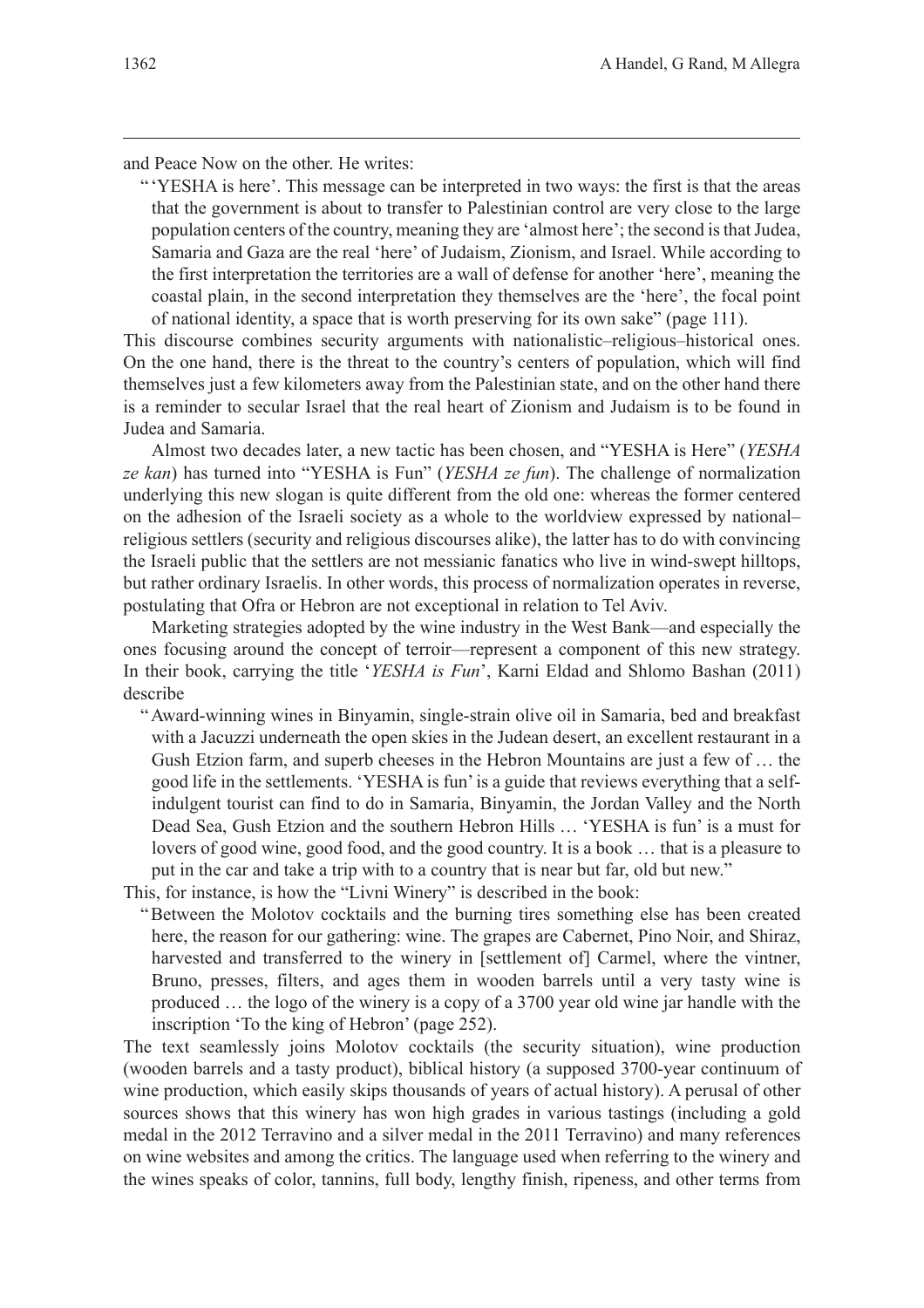the wine industry. The unique terroir is mentioned time after time, as in this article from the Israeli Wine Portal:

"The vineyard is located 900 meters above sea level … which means that during the winter it benefits from the cold and snow, and in the summer from the heat and dryness of the Judean desert. The large differences between day and night temperatures, the dark soil, the unique *terroir* … make the difference, it turns out. The harvest itself is also conducted manually by Jewish workers only (without workers from Thailand or Arabs)" (Perlmuter, no date).

As can be seen, the terroir includes not only height and climate but also the fact that the harvest is conducted by Jews only(!)<sup>(5)</sup> This is the place to state that the owner of the winery, Menahem Livni, was one of the leaders of the 'Jewish Underground', a terrorist organization that operated in the West Bank during the 1980s and was responsible for a series of attacks that killed three people and injured dozens more. The Underground was caught while planning to blow up five Palestinian buses, with their passengers, in East Jerusalem. Livni was sentenced to a life sentence but was pardoned and released after serving less than seven years of the sentence. In 2013 it turned out that the lot "Sde Kalev [Kalev's field]", in which he grew the grapevines, was allocated to him without authorization and he is not paying any fees for leasing it. Despite this, Livni received tight military protection when working in the vineyard and even received hundreds of thousands of Shekels compensation for theft from his lands (Levinson, 2013). The important point is that all of this is not mentioned in the favorable reviews of the wine and the unique terroir. The wine normalizes the territory, the violence, and the illegality.

#### **Conclusion**

Mori Ram (2014) shows how the Mount Hermon site was utilized to normalize Israeli control of the Golan Heights through the mimetic copying of a 'normal' ski site, meaning one in a European and alpine style. <sup>(6)</sup>Ram points out the ways in which the discourse of whiteness (in this case the actual physical whiteness of the snowbound summit) was used both for laundering the control (it is not a disputed territory, a battleground, or a biblically historical site but just a 'regular' ski and fun site), as well as for laundering the Israeli settlers (who, if they own a 'European' ski site become 'European' themselves). Thus, as an extension of the discourse dealing with imitation in colonial contexts, one can see how the space itself becomes an object for imitation, which bestows its 'whiteness' on the people operating within it. Further on in the essay, Ram shows that this imitation—as in every case of imitation—eventually fails and creates an unbridgeable gap that undermines the attempt at cultural–geographical construction. This failure occurs on two primary levels: geopolitical (the constant presence of the military on the mountain, security tensions in certain periods, and political negotiations that bring up the fact that the territory is occupied) and human (the vacationers do not behave like Europeans and remind one that the area is in the Middle East). Imitation is based on an existing resource—snow—which allows the settlers to identify themselves with Europe and whiteness, except that the Middle Eastern reality breaks through and calls attention to the fact that it is an imitation, not the original.

 $<sup>(5)</sup>$ The issue of "Jewish labor" has a long history in Zionist discourse (cf Shafir, 1996). However, while</sup> the goal of giving the Jewish newcomers a job—regardless of their relative inexperience in agriculture and construction, and their demand for higher salaries—acquired much legitimacy in the 1920s, it is not considered legitimate any more in contemporary Israeli discourse. The abovementioned quote normalizes that fact without a single political or ethical comment.

 $<sup>(6)</sup>$  Mount Hermon, conquered from Syria in 1967, is the tallest mountain in the territories controlled</sup> by Israel and its only ski site.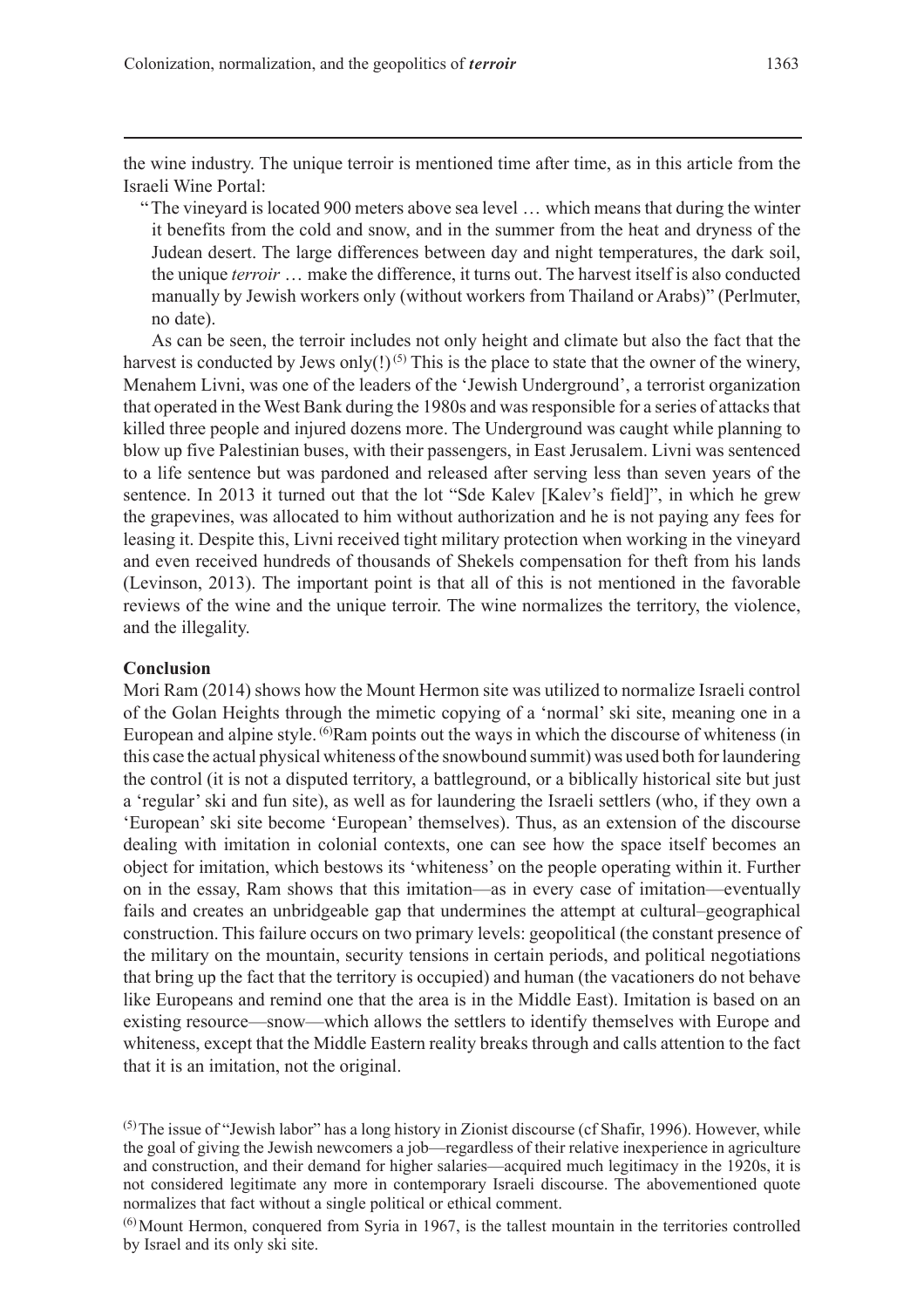It seems that normalization through wine and terroir produces a more sophisticated type of mimicry. First, it is a necessary combination of a natural situation (elevation, type of soil, winds, precipitation) and a distinct human population (the wind scorched and sun-burned growers, harvest by Jews only, and a national history of winegrowing that supposedly stretches to biblical times). Removal of any single component in the equation would deconstruct the distinct arrangement and produce a different terroir, less successful than its predecessor. The fact that wines from the West Bank receive medals in international competitions allegedly proves that they are not an imitation but the original. Thus, by way of a product, the connection between Jews and the West Bank becomes 'authentic', while supposedly proving that any other control is itself an 'imitation'. Second, in the case of wine there is no need to imagine far away snowy Europe and we have already seen how the terraces of the Psagot Winery are "in the Greco–Italian Mediterranean style". The message is that yes, we are on the shores of the Mediterranean, but this is a civilized part of the Mediterranean, one that knows how to produce high-quality wine from limestone and ancient terraces.  $(7)$ Thus, terroir becomes an advantage: it is not an imitation of Europe in Israel but a proven advantage of a specific locality. Third, in contrast to the Hermon site, which is crowded with masses of Israelis that bring to mind the Middle East, wine addresses the elites from the very beginning. Wine consumers come mostly from the liberal, wealthy parts of society (Rand, 2015). Regardless of their ethnicity, they are the 'whites' of the Israeli public: refined, knowledgeable, worldly. Furthermore, the wine itself is distributed throughout the world and receives favorable reviews and medals in international competitions. One favorable review in a newspaper addressing the wealthy, liberal public has more power of concealment and normalization because it addresses the influential people. Terroir produces the territory anew, as a country of wine, good taste, and pleasure, and thus creates a powerful connection between the territories and Tel Aviv, between 'YESHA' and 'Here'.

The concept of terroir permits one to speak about territory in mystical and naturalistic terms in a manner considered unacceptable, at least since World War II and the terms of *lebensraum* and *grossraum*. Territory is usually perceived as an abstract spatial mechanism of creating borders for the existence of distinct population groups. *Terroir*, on the other hand, manufactures land with character, and this character, as we have seen, has distinct national and ethnic traits. Zionism—like other colonial regimes in history—tended to see in occupied territory areas devoid of inhabitants and culture and perceived itself as the redeemer of the land. These are almost Lockian terms, according to which the improvement of the land in itself grants the right of ownership over it in a sort of theological directive to cultivate the land (Locke, 1690). The concept of terroir not only strengthens this aspect of land belonging to its cultivators but also permits identifying the 'true owners' through signs of a mystical connection between them and the land. Terroir is more than a simple 'sense of place', as the latter usually serves as a description of existing situation and not as a justification for holding onto a certain territory. That is why the terroir territorializes: the use of terroir in disputed lands serves as a means of territory making. The identifiable high-quality wine naturalizes this mystical connection and turns it into a provable fact. Therefore it seems that the concept of terroir has great importance when discussing colonial and postcolonial spaces and the ways in which land acquires meaning and ownership.

**Acknowledgements.** The paper was first presented in the workshop "The Settlements in the West Bank: New Perspectives" (Tel Aviv University). We would like to thank Mori Ram and Ronen Shamir, who read early versions of the paper, for their invaluable comments. This research was supported by The Israel Science Foundation (grant No.112/14), and by Minerva Humanities Center, Tel Aviv University.

 $(7)$  For Mediterraneanism and the way in which it is in contrasted in the Israeli discourse to Middle Easternism, see Hochberg (2011).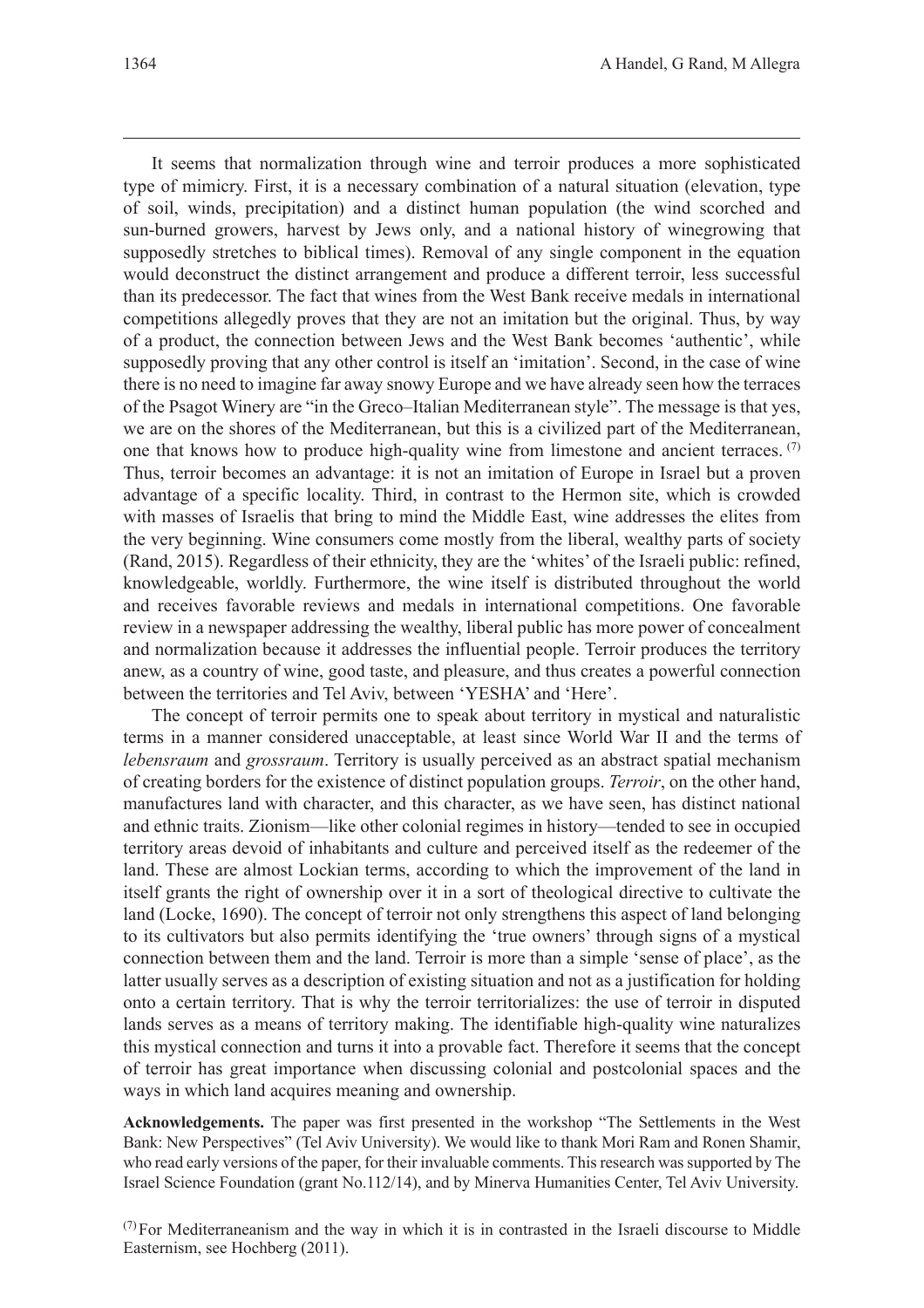#### **References**

- Algazi G, 2006, "Matrix in Bil'in: a story of colonial capitalism in current Israel" *Theory and Criticism* **29** 173–192
- Allegra M, 2013, "The politics of suburbia: Israel's settlement policy and the production of space in the Metropolitan Area of Jerusalem" *Environment and Planning A* **45** 497–516
- Allegra M, Maggor E, 2012, "Politics, planning, market: the Israeli settlement policy in the Metropolitan Area of Jerusalem", paper presented at the Israel and Europe: Mapping the Past, Shaping the Future, Ludwig-Maximilians-Universität, Munich, 10–12 September
- Aran G, 1987 *From Religious Zionism to the Zionist Religion: The Roots of Gush Emunim and Its Culture* (Hebrew University of Jerusalem, Jerusalem)
- Aran G, 1991, "Jewish Zionist Fundamentalism: The Block of the Faithful in Israel (Gush Emunim)" in *Fundamentalism Observed* Eds M E Marty, R S Appleby (University of Chicago Press, Chicago, IL) pp 265–344
- Aran G, Feige M, 1987, "The movement to stop the withdrawal in Sinai—a sociological-perspective" *Journal of Applied Behavioral Science* **23** 73–87
- Asselin C, Flanzy C, Sapis J C, Martin J D (Eds), 1996 *Les terroirs viticoles—concept, produit, valorisation* Institut National de Recherches Agronomiques, Angers
- Azaryahu M, 2009, "Sense of place", in *International Encyclopedia of Human Geography* Eds R Kitchin, N Thrift (Elsevier, Amsterdam) pp 96–100
- Azoulay A, Ophir A, 2012 *The One State Condition: Occupation and Democracy in Israel/Palestine* (Stanford University Press, Stanford, CA)
- Benvenisti E, 1990 *Legal Dualism: The Absorption of the Occupied Territories into Israel* (Westview Press, Boulder, CO)
- Benvenisti M, 1984 *The West Bank Data Project: A Survey of Israel's Policies* American Enterprise Institute for Public Policy Research, Washington, DC
- Benvenisti M, 1986 *1986 Report: Demographic, Economic, Legal, Social and Political Developments in the West Bank* (Westview Press, Boulder, CO)
- Benvenisti M, 1987 *1987 Report: Demographic, Economic, Legal, Social, and Political Developments in the West Bank* (Jerusalem Post, Jerusalem; Westview Press, Boulder, CO)
- Benvenisti, M, 1988 *The Sling and the Club* (Keter, Tel Aviv)
- Benvenisti M, Khayat S, 1988 *The West Bank and Gaza Atlas* West Bank Data Base Project, Jerusalem (Westview Press, Boulder, CO)
- Blomley N, 1998, "Landscapes of property" *Law and Society Review* **32** 567–612
- Braverman I, 2008, " 'The tree is an enemy soldier': a sociolegal making of war landscapes in the Occupied West Bank" *Law and Society Review* **42** 449–482
- B'tselem, 2002 *Land Grab: Israel's Settlement Policy in the West Bank* B'tselem, The Israeli Information Center for Human Rights in the Occupied Territories, Jerusalem
- B'tselem, 2004 *Forbidden Roads: The Discriminatory West Bank Road Regime* B'tselem, The Israeli Information Center for Human Rights in the Occupied Territories, Jerusalem
- Dalsheim J, Harel A, 2009, "Representing settlers" *Review of Middle East Studies* **43** 219–238
- Dehter A, 1987 *How Expensive Are West Bank Settlements? A Comparative Analysis of the Financing of Social Services* (Westview Press, Boulder, CO)
- Dougherty P H, 2012, "Introduction to the geographical study of viticulture and wine production", in *The Geography of Wine: Regions, Terroir and Technique* Ed. P Dougherty (Springer, Berlin) pp 3–36
- Efrat E, 2006 *The West Bank and Gaza Strip: A Geography of Occupation and Disengagement* (London, Routledge)
- Eldad K, Bashan S, 2011 *YESHA is Fun* self-published
- Eldar A, Zertal I, 2007 *Lords of the Land: The War over Israel's Settlements in the Occupied Territories, 1967–2007* Nation Books, New York
- Elden S, 2009 *Terror and Territory: The Spatial Extent of Sovereignty* (University of Minnesota Press, Minneapolis, MN)
- Elden S, 2010, "Land, terrain, territory" *Progress in Human Geography* **34** 799–817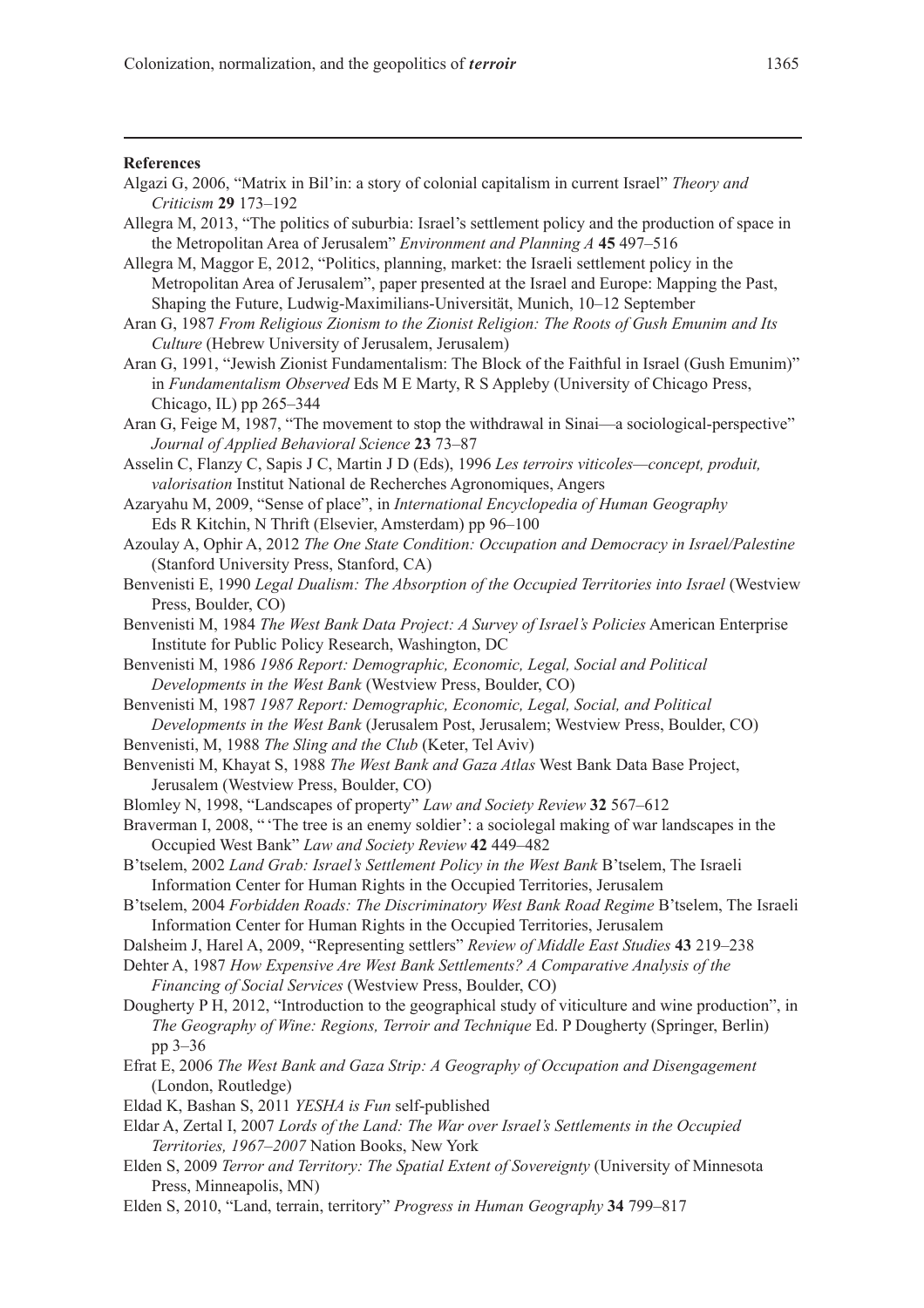- Erlanger S, 2013, "Vive la terroir" *The New York Times*,
- http://www.nytimes.com/2013/09/01/sunday-review/vive-le-terroir.html?pagewanted=1&\_r=2&
- Falah G, Newman D, 1995, "The spatial manifestation of threat: Israelis and Palestinians seek a 'good' border" *Political Geography* **14** 689–706
- Feige M, 1999, "YESHA is here, territories are there: scientific practices and the construction of space in Israel" *Theory and Criticism* **14** 111–131
- Feige M, 2002, "Being more normal than everyone: identity issues in Gush Emunim Settlement" *Alpayim* **24** 119–149 (in Hebrew)
- Feige M, 2009 *Settling in the Hearts: Fundamentalism, Time and Space in the Occupied Territories* (Wayne State University Press, Detroit, MI)
- Gade D W, 2004, "Tradition, territory, and terroir in French viniculture: Cassis, France, and appellation controlee" *Annals of the Association of American Geographers* **94** 848–867
- Giddens A, 1987, A contemporary critique of historical materialism. Volume 2: The nation-state and violence. Berkeley, CA: University of California Press
- Gilad M, 2013, "Welcome to Tuscany, just 10 minutes east of the Green Line" *Haaretz*, http://www.haaretz.com/travel-in-israel/travel-news/.premium-1.533232
- Gordon N, 2008 *Israel's Occupation: Sovereignty, Discipline and Control* (University of California Press, Berkeley, CA)
- Gorenberg G, 2006 *The Accidental Empire: Israel and the Birth of Settlements 1967–1977* (Times Books, New York)
- Gutwein D, 2004, "Some comments on the class foundations of the occupation" *Theory and Criticism* **24** 202–211
- Handel A, 2014, "Gated/gating communities: the settlements complex in the West Bank" *Transactions of the Institute of British Geographers, New Series* **39** 504–517
- Hever S, 2010, *The Political Economy of Israel's Occupation: Repression Beyond Exploitation* (Pluto Press, London)
- Hochberg G Z, 2011, "The Mediterranean option': on the politics of regional affiliation in current Israeli cultural imagination" *Journal of Levantine Studies* **1** 44–65
- Hochstein A, 1983 *Metropolitan Links between Israel and the West Bank* West Bank Data Base Project
- Isaac R J, 1976 *Israel Divided: Idealogical Politics in the Jewish State* (Johns Hopkins University Press, Baltimore)
- Kipnis Y, 2009 *The Mountain that was a Monster: The Golan Between Syria and Israel* (Magnes, Jerusalem)
- Kretzmer D, 2002 *The Occupation of Justice: The Supreme Court of Israel and the Occupied Territories* (State University of New York Press, Albany, NY)
- Levinson C, 2013, "Former Jewish Underground convict receives more than NIS 1.3 million from state" Ha'aretz, 13.2.2013.
	- http://www.haaretz.com/news/diplomacy-defense/former-jewish-underground-convict-receivesmore-than-nis-1-3-million-from-state.premium-1.503357
- Locke J (1988 [1689]) *Two treatises of government*. Cambridge : Cambridge University Press
- Lustick I, 1988 *For the Land and the Lord: Jewish Fundamentalism in Israel* Council on Foreign Relations, New York
- Masalha N, 2000 *Imperial Israel and the Palestinians: The Politics of Expansion* (Pluto Press, London)
- Mitchell W J T, 2000, "Holy landscape: Israel, Palestine, and the American wilderness" *Critical Inquiry* **26** 193–223
- Newman D, 1985 *The Impact of Gush Emunim: Politics and Settlement in the West Bank* (Croom Helm, London)
- Newman D, 2005, "From Hitnachalut to Hitnatkut: the impact of Gush Emunim and the Settlement Movement on Israeli politics and society" *Israel Studies* **10** 192–224
- Newman D, Hermann T, 1992, "A comparative-study of Gush Emunim and Peace Now" *Middle Eastern Studies* **28** 509–30